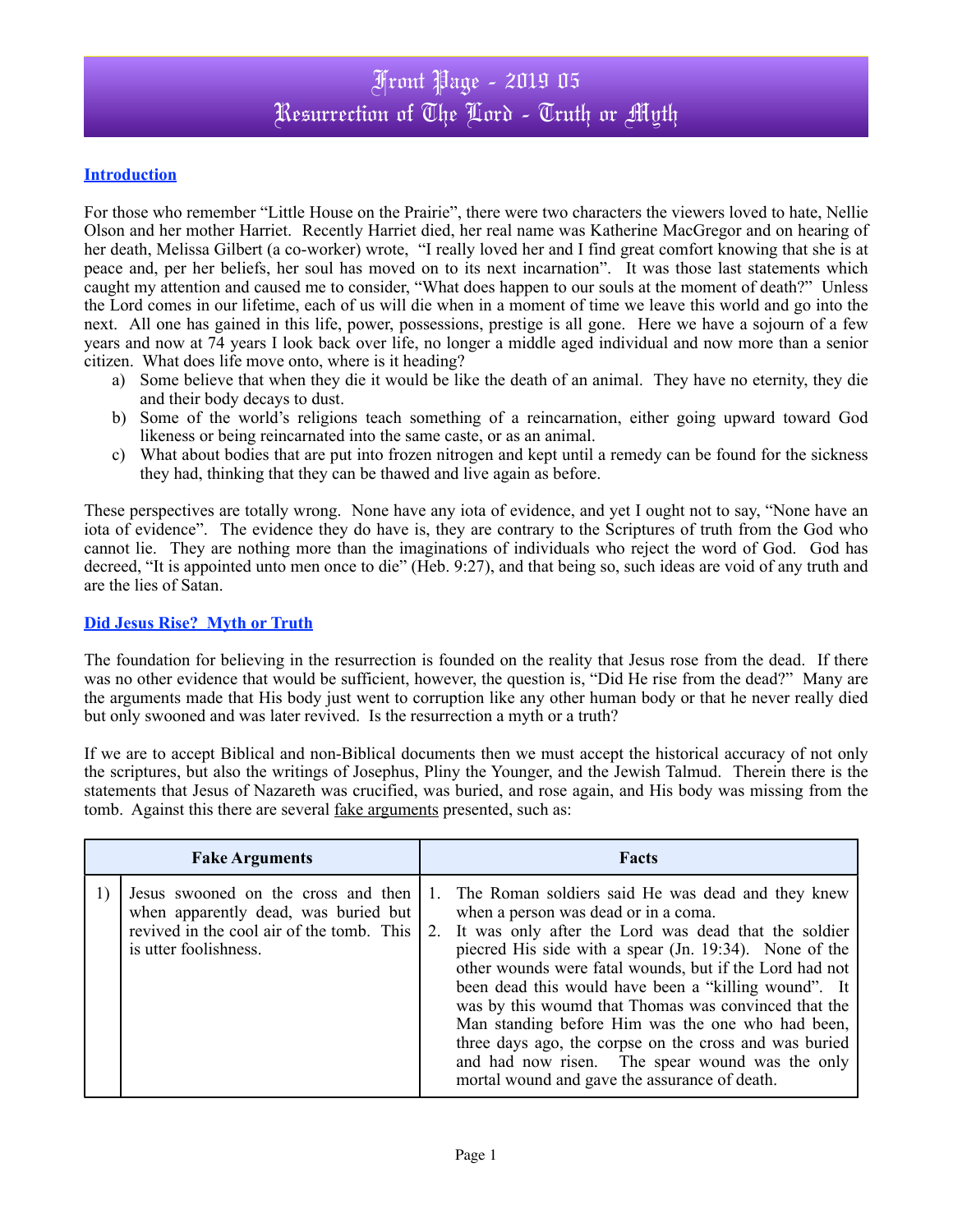# Front Page - 2019 05 Resurrection of The Lord - Truth or Myth

| <b>Fake Arguments</b> |                                                                                                                                                                                                                                                                                                                                                                                                     |                      | Facts                                                                                                                                                                                                                                                                                                                                                                                                                                                                                                                                                                                                                                                                                                                                                                                                                                                                                                                                                                                     |  |  |
|-----------------------|-----------------------------------------------------------------------------------------------------------------------------------------------------------------------------------------------------------------------------------------------------------------------------------------------------------------------------------------------------------------------------------------------------|----------------------|-------------------------------------------------------------------------------------------------------------------------------------------------------------------------------------------------------------------------------------------------------------------------------------------------------------------------------------------------------------------------------------------------------------------------------------------------------------------------------------------------------------------------------------------------------------------------------------------------------------------------------------------------------------------------------------------------------------------------------------------------------------------------------------------------------------------------------------------------------------------------------------------------------------------------------------------------------------------------------------------|--|--|
| 2)                    | The Lord had a twin brother who<br>actually died while the Lord escaped the<br>religious leaders and the political<br>powers. This is so far from reality for                                                                                                                                                                                                                                       | 1.<br>2.<br>3.<br>4. | The Lord was born, it is recorded that, "She brought<br>forth her first born son" (singular) (Matt. 1:25; Lk. 2:7)<br>not sons.<br>The Holy Spirit spoke in the singular when He said,<br>"That holy thing which shall be born of thee" (Lk. 1:35).<br>Assuming the Lord did have a twin brother, it was a<br>secret kept from the disciples for they would not have<br>waited to see the end as Peter did, and the women who<br>stood at the cross weeping were mistaken.<br>Again if it was a twin brother, how did his body escape<br>from the tomb leaving the grave clothes vacated?                                                                                                                                                                                                                                                                                                                                                                                                 |  |  |
| 3)                    | His body was stolen from the tomb.<br>This was what the soldiers were told to<br>tell others. This leads to the question,<br>"Who would have had a motive for<br>removing the body?"                                                                                                                                                                                                                | 1.<br>2.<br>3.       | The Jewish leaders wanted the Lord to be put to death so<br>they had no motive in removing the body and giving<br>evidence of the resurrection.<br>There was only one individual who believed the Lord<br>would rise from the dead and that was the thief on the<br>cross. None of the disciples did and indeed mourned His<br>death, even embalming the body, so they never expected<br>Him to rise from the dead. So the decision has to be<br>made, "Was the preparations etc., all a hoax, the<br>preaching afterward built on a futile foundation, and the<br>changing of lives an imaginary thing? Certainly they had<br>no expectation of a resurrection or the removing of the<br>body to create a new religion.<br>The Roman guard was there and the Roman seal,<br>therefore, to remove it was a serious offense in which<br>one would have defied the powers of Rome and paid a<br>very heavy price, possibly the death sentence. They had<br>no reason for removing the body. |  |  |
| 4)                    | The disciples went to the wrong tomb.<br>a) Of all the arguments against the<br>resurrection of the Lord this is<br>one of the most pathetic. I have<br>stood at the grave of my<br>grandfather some 50 years after<br>his death and would not mistake<br>it for another.<br>Does anyone<br>really think that three days after<br>the Lord was entombed the<br>disciples went to the wrong<br>tomb? | 1.<br>2.<br>3.       | Surely if such was the case all the religious authorities<br>had to do was point out the right tomb with the body of<br>the Lord still lying there. The women had within the 72<br>hours from entombment to the Sunday morning prepared<br>spices (Mk. 16:1; Lk. 23:56; 24:1; Jn. 19:40).<br>These<br>women saw where He was laid (Mk. 15:47). How could<br>multiple persons forget which tomb it was after three<br>days?<br>Furthermore, when the women told the disciples, Peter<br>and John went to the tomb (Jn. 20:2-9). Did they also go<br>to the wrong tomb?<br>The Jews knew which tomb the body of the Lord was<br>laid in (Matt. 27:62-66) and all they would have needed<br>to do to disprove the resurrection was to show which was<br>the real tomb which would have been sealed and have<br>the Romans watching it.                                                                                                                                                       |  |  |